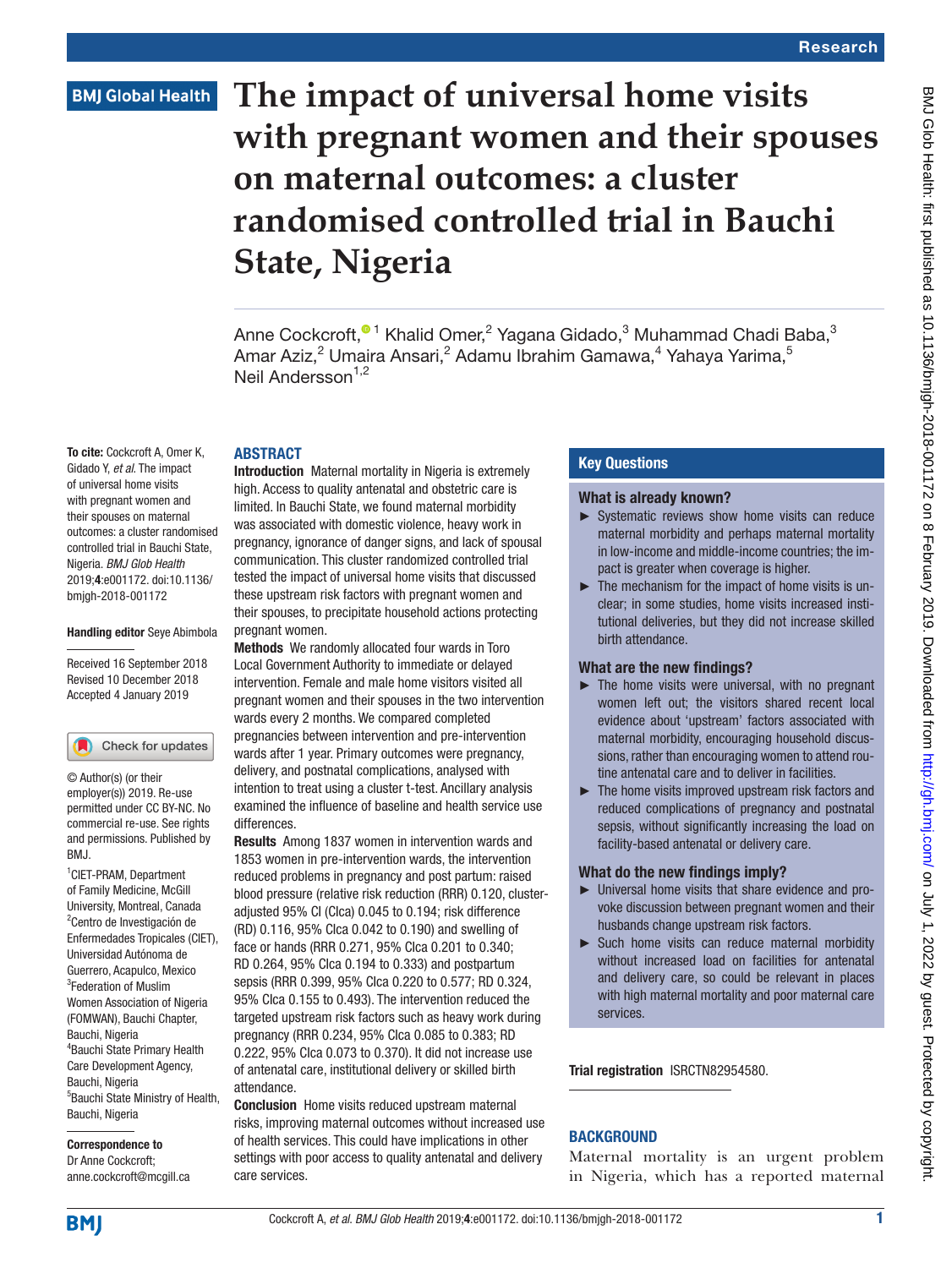mortality ratio (MMR) of 814, among the highest in the world.<sup>[1](#page-8-0)</sup> The situation is likely to be worse in the north of the country: a study in Bauchi State referral hospital reported 621 deaths in 12 067 un-booked deliveries  $(5.1\%)$ .<sup>[2](#page-8-1)</sup> Much of the current discussion about maternal mortality hinges on attendance at facility-based ante-natal care and deliveries.<sup>[3](#page-8-2)</sup> But an analysis based on the 2013 Nigeria Demographic and Health Survey<sup>[4](#page-8-3)</sup> reported that only 11% of women attending routine antenatal care (ANC) received a minimum acceptable quality of care and only 5% the desirable quality of care, and these figures were worse in the north.<sup>[5](#page-8-4)</sup> Quality of care was based on 10 reported components of service at ANC visits.

Focus groups identified costly, poor-quality and inaccessible services, and uncooperative partners as reasons why women did not attend ANC.<sup>[6](#page-8-5)</sup> Encouraging women to attend underfunded and low-quality services will not improve the already strained quality of care and may even compromise it further. This suggests a need to look *upstream* for ways to improve maternal health by influencing the conditions that produce risk factors for poor maternal outcomes.

There is evidence that home visits to pregnant women can improve outcomes for both mothers and their babies in developing countries. A 2010 systematic review of trials of home visits concluded they could reduce neonatal mortality, but did not consider impact on maternal outcomes.<sup>[7](#page-8-6)</sup> A recent systematic review of trials of community-based interventions in developing countries, many including home visits, showed a reduction in maternal morbidity and possibly in maternal mortality,<sup>[8](#page-8-7)</sup> while a meta-analysis of trials of birth preparedness and complication readiness interventions, some including home visits, showed a reduction in maternal mortality with adequate coverage of the intervention.<sup>9</sup> In both of the recent reviews, only some of the intervention packages included home visits. Few of the studies took place in Africa, with only one in West Africa.<sup>10</sup> A 2016 systematic review of intervention studies to improve healthcare seeking for maternal and newborn illness in low-income and middle-income countries, mostly home visits and community mobilisation, reported no significant impact on seeking care for maternal illness or on maternal mortality.<sup>1</sup>

Maternal mortality and lack of ANC are related to the same structural factors in many developing countries: extreme poverty, powerful gender disparities, social marginalisation and low levels of education.<sup>12</sup> A cluster intervention addresses many of these contextual variables shared by neighbours. Knocking on the door of the home of every pregnant woman to discuss pregnancy risks with her and her spouse can be a structural intervention. It reduces the isolation of individual women and provides a strong message about the value of every pregnant woman. If *all* households are included, the intervention should reach those who do not attend ANC yet may be at high risk of adverse outcomes.

A 2009 study in Bauchi and Cross River states of Nigeria identified four associations with maternal outcomes: experience of domestic violence in pregnancy, heavy work during pregnancy, lack of basic knowledge of danger signs, and lack of communication with the spouse about pregnancy and delivery.<sup>13</sup> A pilot study in Giade Local Government Authority in Bauchi State established the feasibility and acceptability of universal home visits to pregnant women, including discussion of these four associations, and suggested an impact of the visits on maternal morbidity and mortality.<sup>[14](#page-8-13)</sup> We are now undertaking a randomised controlled trial, in a stepped-wedge design,<sup>[15](#page-8-14)</sup> to assess, at individual and cluster level, the acceptability and impact on maternal outcomes of universal home visits to engage pregnant women and their spouses, with and without additional video edutainment.<sup>14</sup> We report here the parallel group pragmatic cluster randomised controlled trial that is the first phase of the overall stepped-wedge trial.<sup>14</sup> The overall trial includes three waves, of two wards each, allocated to receive home visits immediately, after 1 year, and after a further year. After all wards in the trial have received home visits, we will examine the added value of the video edutainment provided in one of the wards in each wave. $^{14}$  $^{14}$  $^{14}$ 

# **METHODS**

The trial reported here compares maternal outcomes between two wards randomly allocated to receive home visits immediately and two wards allocated to receive home visits after a delay of 1 year. We have described the overall trial methods in detail elsewhere.<sup>14</sup>

The study took place in Toro Local Government Authority in Nigeria's north-eastern Bauchi State. The state has around 5 million residents, the main religion is Islam, family sizes are large and polygamy is common. Some 73% of women in Bauchi have no education, compared with 38% nationally.[4](#page-8-3) Toro is the largest Local Government Authority, with a 2014 population of 437 000. More than 95% of the population is Muslim and predominantly Hausa (80%) or Fulani (12%) ethnicity. A 2013 survey found 22% of women in Bauchi and 27% in Toro had a skilled attendant for their last delivery, and 57% in Bauchi and 71% in Toro had to pay in cash or kind when attending ANC in a government facility.<sup>[16](#page-8-15)</sup> Also, 82% of women in Bauchi and 60% in Toro did not reduce heavy work before the last trimester of pregnancy, and 17% in Bauchi and 16% in Toro experienced domestic violence during their last pregnancy.<sup>16</sup>

# Participants and intervention

All women of childbearing age (14–49 years) in all households in the intervention wards were eligible for the study. Each ward included urban, rural and rural remote communities. Among these women, all those who became pregnant during the study period were visited at home several times during their pregnancies; their husbands were also visited during the pregnancies.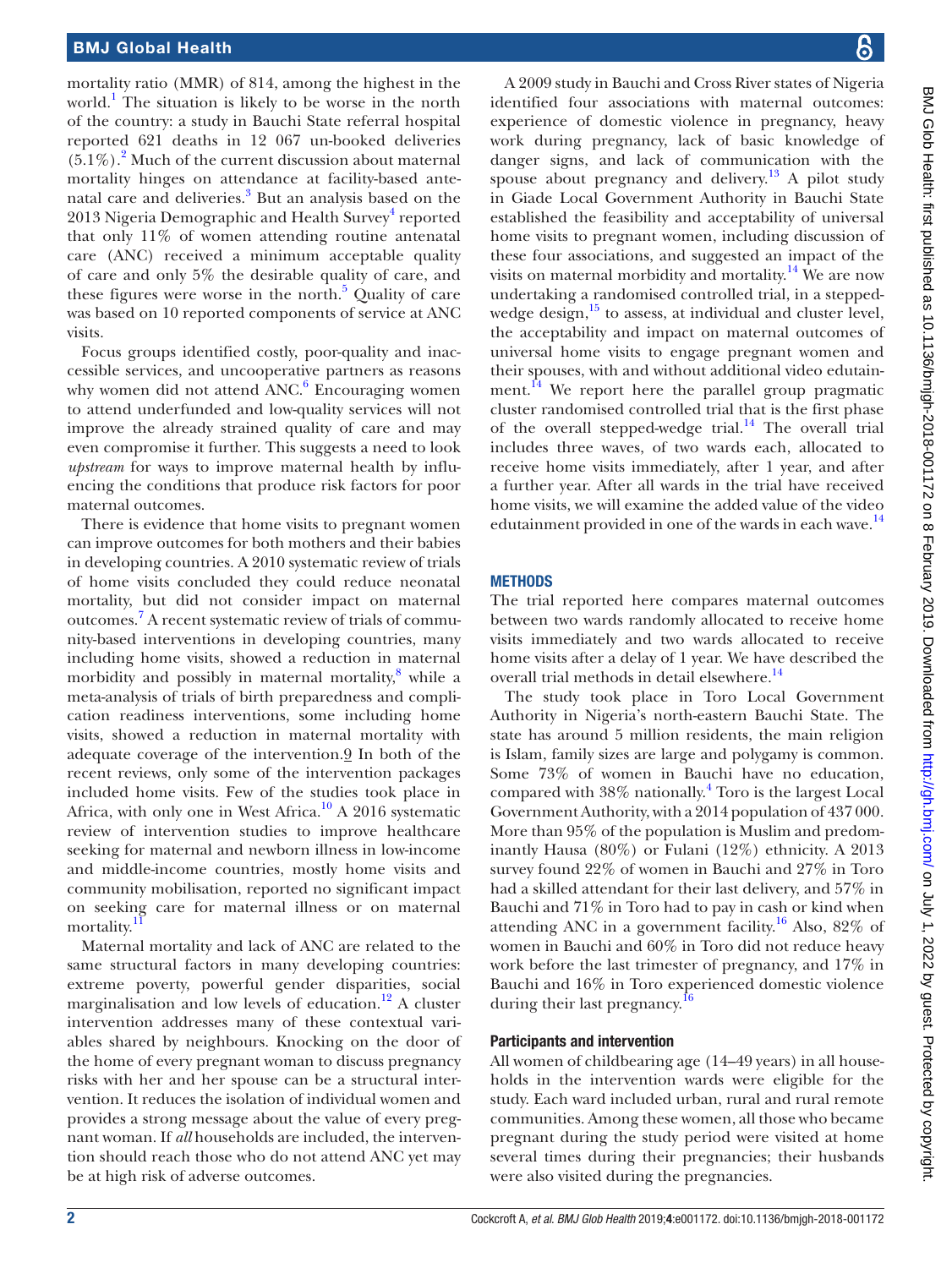The protocol provides a full description of the intervention.<sup>14</sup> Each home visit team of one woman and one man covered around 300 households and visited every household every 2 months. The female home visitors typically visited the households and followed the pregnant women during daylight hours, while the male home visitors typically visited the same households and spoke to the spouses of the pregnant women in the evenings or at weekends, when the men were at home. We recruited the home visitors mostly from the intervention communities, and trained and evaluated them before they began the work. On the first visit, the female visitor asked about household demographics and socioeconomic status. On each subsequent visit, she checked how many women of childbearing age were in the household, noted how many were pregnant, and followed those registered as pregnant with a surveillance questionnaire and discussion about the four issues related to pregnancy risk in a previous study in the state: heavy work in pregnancy, experience of domestic violence, lack of communication with the spouse and lack of knowledge about pregnancy danger signs.<sup>13</sup> Male visitors separately interviewed and held discussions with the partners of the pregnant women, also every 2 months. The intention was to provoke household discussion and action on the risk factors. A visit after delivery recorded information about the whole pregnancy and delivery.

The home visitors entered interview responses directly into GPS-enabled android handsets preloaded with information for the home visitors to share with pregnant women and their spouses, along with instructions for referring pregnant women who reported danger signs to a local clinic. They uploaded records to a central server after each visit. We used open-source Open Data Kit software for the electronic data collection.<sup>17</sup> The GPS locations included in the uploaded records allowed us to check that the home visitors actually conducted interviews in the intended households.

The home visitors did not routinely encourage pregnant women to attend for routine ANC or to deliver in health facilities. However, recognising that some visited women might report danger signs during their pregnancies, home visitors' training included this eventuality and their handsets carried a decision aid of what to do in different cases, including when to refer to a health facility. The training stressed the importance of conducting all interviews with privacy and covered practical ways of ensuring privacy in the household setting in Bauchi. It also covered how to handle any distress caused by discussion of sensitive topics, such as domestic violence.

The study conformed to the principles embodied in the Declaration of Helsinki. The research team discussed the home visits with the leadership of all communities in the participating wards to get their approval to proceed. We treated all responses from participants as confidential, with no names or identifying information recorded.

# **Outcomes**

The primary outcome was maternal morbidity during pregnancy and within 6 weeks after delivery, as reported by women after completed pregnancies. The questionnaire asked about pregnancy complications including severe headaches, swelling of hands and feet, dizziness or blurred vision, high blood pressure (if measured during the pregnancy), convulsions and vaginal bleeding during pregnancy. It also enquired about perineal trauma (cut or tear) during delivery and delivery by Caesarean section. Postpartum complications included wound opening, high fever and smelly discharge. We defined postpartum sepsis as the presence of any one of these three complications.

Behavioural and knowledge indicators specifically targeted by the visits were heavy work during pregnancy, experience of verbal and physical domestic violence, communication with the spouse about pregnancy and delivery, and knowledge of danger signs during pregnancy and delivery. Indicators of access to healthcare were at least one ANC visit to a facility, at least one blood pressure measurement, urine tested at least once, delivery attended by a trained health worker (community health worker, nurse, midwife or doctor), delivery in a health facility, and a postnatal visit within 6 weeks.

In the intervention wards, the home visitors followed pregnant women with bimonthly visits and administered an electronic questionnaire after delivery; we included in the present analysis all post-delivery questionnaires completed up to 31 December 2017. In the pre-intervention wards, the home visitors administered the same questionnaire to women in the baseline visit, asking about completed pregnancies in the last 12 months.

## Sample size

Our sample size calculations used the clinical trials simulator of Taylor and Bosch.<sup>18</sup> Our 2013 study in the same local government authority<sup>16</sup> found 60% of women did not reduce heavy work in pregnancy and 58% reported postpartum infection or another serious complication of pregnancy. At this frequency, with an estimated 2880 births in each ward over a 2-year period, our study could detect a 20% reduction in complications (80% power at the 5% level, k=0.05) between two intervention wards and the two pre-intervention wards.

The study was not powered to show an impact on maternal mortality, although this should be measurable with later roll-out to other local government authorities. The Toro MMR (around 800 per 100 000 live births) implies around 35 maternal deaths in each ward over 2 years. The wards with home visits would have to reduce mortality by 35% to be detected with 80% power at the 5% level (k=0.06).

## Randomisation and masking

At the beginning of the study, random allocation of six participating wards in Toro Local Government Authority generated three groups of two wards each.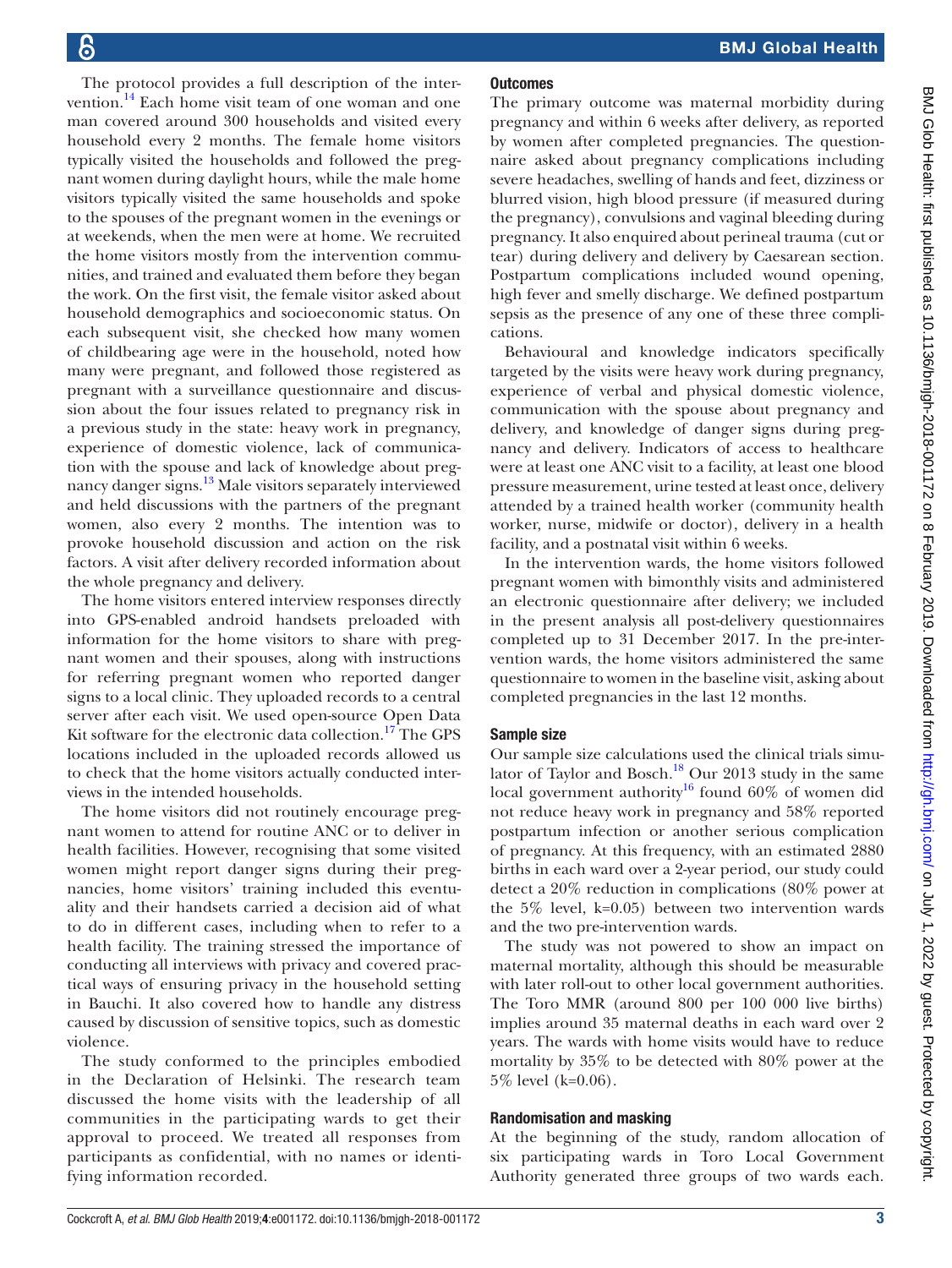## BMJ Global Health

An epidemiologist not involved in the fieldwork (NA) generated the allocation sequence. We first divided the six wards into two sets, geographically apart. For each group of two wards, we randomly selected one ward from each of these two sets. We report here the comparison of outcomes at 1 year between the first group of two wards (intervention wards) and the second group of two wards (pre-intervention wards). The third group of two wards will receive visits after a further year's delay.

There was no possibility to conceal allocation once the intervention began. The home visitors conducting interviews for measuring outcomes could not be blinded to group assignment but, hired simply to visit households and interview participants, they did not have any reason to interview differently in intervention and control sites.

#### Statistical methods

Ward was the unit of randomisation, intervention and analysis. We used the Mantel-Haenszel procedure<sup>[19](#page-8-18)</sup> adjusted for clustering (Lamothe method) $20^{\circ}$  $20^{\circ}$  to examine differences between the intervention and pre-intervention wards at baseline. This first assessment of the impact of home visits contrasted primary outcomes after 1 year between the intervention and pre-intervention wards.

The principal analysis of the primary outcomes used a t-test in an intention-to-treat analysis of cluster-specific rates.<sup>21</sup> With cluster as unit of analysis, we estimated relative risk reduction (RRR) as one minus the relative risk (RR), using variance of the RR (Delta method) to estimate CIs. We estimated the number needed to treat (NNT) as the reciprocal of risk difference (RD), and intra-cluster correlation (ICC) by dividing the betweencluster variance by the between-cluster and within-cluster variance across the control series.<sup>[22](#page-8-21)</sup>

Prespecified ancillary analyses used generalised estimating equations for logistic regression (exchangeable matrix, 1000 iterations), assuming an exchangeable correlation structure within wards, to incorporate the cluster design, any differences at baseline, and any differences in use of health services during the pregnancy and delivery[.23](#page-8-22) This analysis examined the possibility that these differences between intervention and pre-intervention wards explained the findings. We wanted to be sure any impact of home visits was not simply due to baseline differences, or to increased use of health services during pregnancy and delivery.

A supplementary analysis examined associations between reports of pregnancy complications and attendance at ANC and delivery in health facilities.

#### **RESULTS**

[Figure](#page-3-0) 1 shows the flow of clusters and individual participants through the trial. Implementation followed the protocol. Recruitment of participants for home visits within the first two wards began in March 2016. Recruitment of participants for home visits in the second two wards began about 1 year later. We compared maternal



<span id="page-3-0"></span>Figure 1 Participant flow in the trial.

pregnancy and delivery outcomes between the intervention and pre-intervention wards using data on completed pregnancies accrued in the intervention wards during approximately 1 year of intervention, and collected from the pre-intervention wards in their baseline visit before starting the intervention there.

We report here the analysis of data from 3690 women reporting on completed pregnancies: 1837 women in households in the intervention wards and 1853 women in households in the pre-intervention wards. There were 2271 women expected to complete pregnancies in the pre-intervention wards by 31 December 2017; 1837 (81%) of them completed a post-delivery questionnaire. This is an underestimate of the follow-up rate because some of the remaining women completed the post-delivery questionnaire after the 31 December cut-off.

[Table](#page-4-0) 1 shows baseline characteristics of women in the intervention and pre-intervention wards. The proportion of women from non-remote communities was higher in the intervention wards than in the pre-intervention wards. Compared with women in the pre-intervention wards, women in the intervention wards were more likely to be from a household with an educated head and more likely to have some formal education themselves. The proportion of women in the low-risk age group for pregnancy (18–35 years) was lower in intervention wards; a higher proportion were adolescents (age 14–19 years), while the proportions over 35 years old or over 39 years old did not differ between intervention and control wards. A higher proportion of women in the intervention wards had less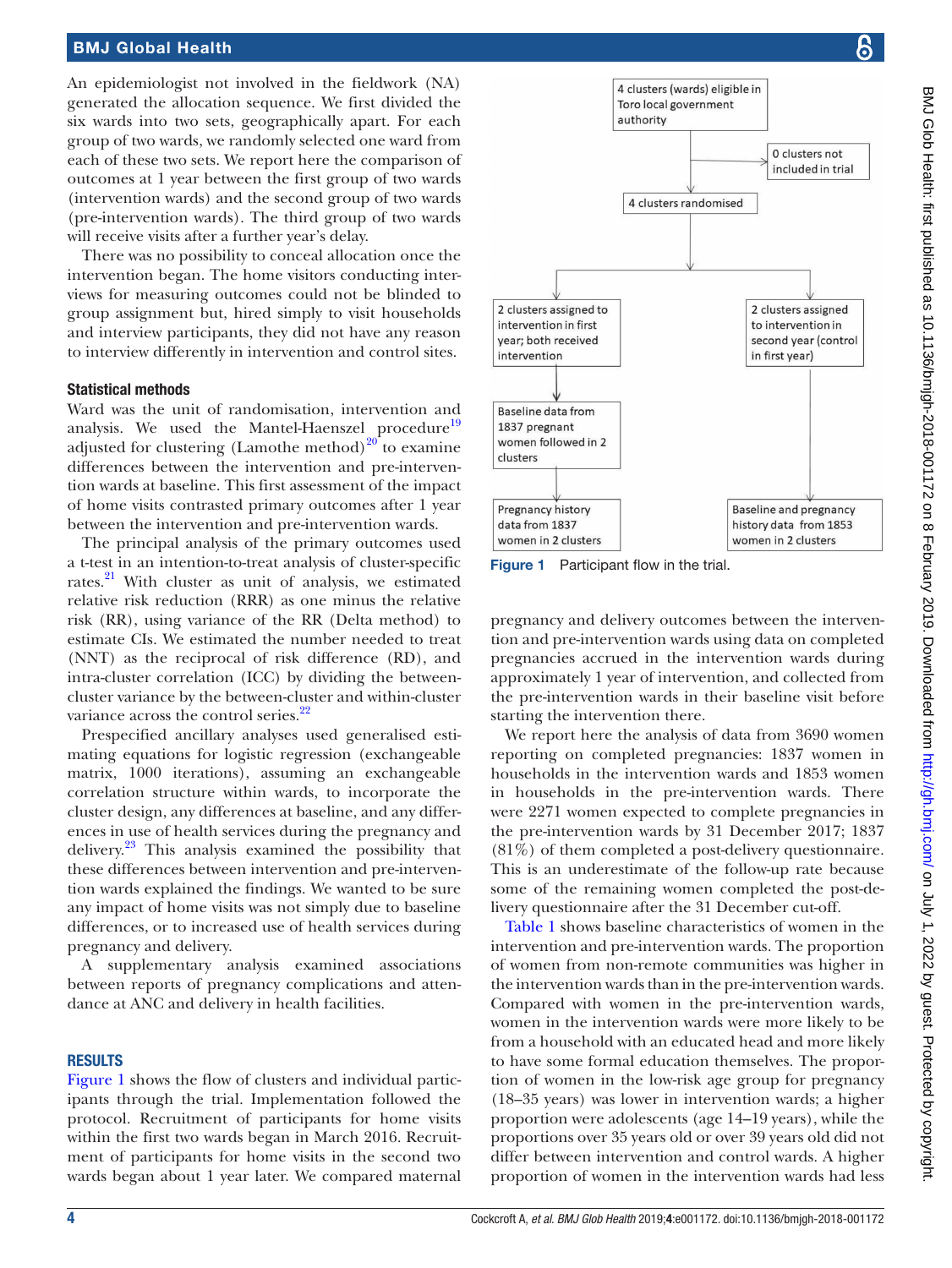<span id="page-4-0"></span>

| Characteristics of the women reporting on pregnancies in the intervention and pre-intervention (control) wards<br>Table 1 |                           |                                  |                           |  |  |  |  |
|---------------------------------------------------------------------------------------------------------------------------|---------------------------|----------------------------------|---------------------------|--|--|--|--|
|                                                                                                                           | % (n)                     |                                  |                           |  |  |  |  |
| <b>Characteristic</b>                                                                                                     | <b>Intervention wards</b> | <b>Pre-intervention</b><br>wards | <b>OR (95% Clca)</b>      |  |  |  |  |
| No of women                                                                                                               | 1837                      | 1853                             |                           |  |  |  |  |
| From non-remote community                                                                                                 | 78.4                      | 56.7                             | 2.78                      |  |  |  |  |
|                                                                                                                           | (1441/1837)               | (1051/1853)                      | $(1.64 \text{ to } 4.71)$ |  |  |  |  |
| From male-headed household                                                                                                | 99.6                      | 99.7                             | 0.88                      |  |  |  |  |
|                                                                                                                           | (1585/1591)               | (1794/1800)                      | $(0.23 \text{ to } 3.33)$ |  |  |  |  |
| From household where head has some formal education                                                                       | 54.7                      | 40.9                             | 1.74                      |  |  |  |  |
|                                                                                                                           | (848/1551)                | (729/1783)                       | $(1.36 \text{ to } 2.24)$ |  |  |  |  |
| In low-risk age group (18-35 years)                                                                                       | 86.8                      | 90.4                             | 0.70                      |  |  |  |  |
|                                                                                                                           | (1594/1837)               | (1675/1853)                      | $(0.62 \text{ to } 0.78)$ |  |  |  |  |
| Adolescent (age <20 years)                                                                                                | 15.7                      | 10.4                             | 1.62                      |  |  |  |  |
|                                                                                                                           | (289/1837)                | (192/1853)                       | $(1.24 \text{ to } 2.10)$ |  |  |  |  |
| Age more than 35 years                                                                                                    | 6.5                       | 6.6                              | 0.98                      |  |  |  |  |
|                                                                                                                           | (119/1837)                | (122/1853)                       | $(0.83 \text{ to } 1.17)$ |  |  |  |  |
| Age more than 39 years                                                                                                    | 5.0                       | 5.0                              | 1.00                      |  |  |  |  |
|                                                                                                                           | (91/1837)                 | (91/1853)                        | $(0.92 \text{ to } 1.08)$ |  |  |  |  |
| Less than five previous pregnancies                                                                                       | 74.6                      | 63.5                             | 1.69                      |  |  |  |  |
|                                                                                                                           | (1371/1837)               | (1176/1853)                      | $(1.34 \text{ to } 2.14)$ |  |  |  |  |
| With any formal education                                                                                                 | 42.9                      | 35.1                             | 1.39                      |  |  |  |  |
|                                                                                                                           | (788/1835)                | (650/1850)                       | $(1.27 \text{ to } 1.53)$ |  |  |  |  |
| With enough food in the last week                                                                                         | 95.2                      | 95.1                             | 1.03                      |  |  |  |  |
|                                                                                                                           | (1748/1836)               | (1762/1853)                      | $(0.61 \text{ to } 1.73)$ |  |  |  |  |

Bold font indicates a difference significant at the 5% level.

The relatively high level of missing data for information about the household head in intervention wards arose because some workers mistakenly recorded initial visits as "follow-up" rather than "baseline" and did not collect the information about the household head. 95% CIca=cluster-adjusted 95% CI; OR=Mantel-Haenszel OR.

than five previous pregnancies. We use food insufficiency in the last 1 week as an indicator of severe poverty and this did not differ between intervention and control wards.

#### Outcomes and estimation of impact

[Table](#page-5-0) 2 shows reported pregnancy, delivery and postnatal complications, compared between intervention and pre-intervention wards on an intention-to-treat basis using the cluster t-test. Except for convulsions during pregnancy, which affected less than 1% in the intervention group and 5% in the control group, all the reported pregnancy complications we measured were significantly less common in the intervention wards. The proportions of women reporting perineal trauma or Caesarean section, or other problems during delivery, were not significantly different between intervention and pre-intervention wards. Women in the intervention wards were significantly less likely to report fever or smelly discharge within 6 weeks. The reduction in rate of postpartum sepsis (any one of the three elements of wound opening, fever or smelly discharge) was 32.4%, corresponding to a NNT of 3.

There were statistically significant improvements in the risk behaviours and knowledge targeted by the home visits in the intervention wards ([table](#page-6-0) 3). Compared with women in the pre-intervention wards, women in

the intervention wards reported less heavy work in pregnancy and less physical domestic violence in pregnancy; they reported more communication with partners about pregnancy and delivery, and they had better knowledge of danger signs during pregnancy and delivery.

[Table](#page-6-1) 4 shows the use of health services during pregnancy, delivery and post partum in women in the intervention and pre-intervention wards. For most of the measured variables, the proportion of women who used services was slightly higher in the intervention wards, but none of the differences was significant at the 5% level.

As shown in the tables in [online supplementary file](https://dx.doi.org/10.1136/bmjgh-2018-001172) [1](https://dx.doi.org/10.1136/bmjgh-2018-001172), baseline differences or differences in use of health services did not explain the impact detected on the outcomes in tables [2 and 3](#page-5-0). In some cases, including baseline variables and use of services in the model increased the strength of association between the intervention and the outcome [\(online supplementary file 1\)](https://dx.doi.org/10.1136/bmjgh-2018-001172).

The supplementary analysis of associations between reports of pregnancy complications and use of health services found that, for most pregnancy complications, women with the complication were somewhat more likely to attend ANC and to deliver in a health facility, after stratifying by intervention status ([online supplementary file 2](https://dx.doi.org/10.1136/bmjgh-2018-001172)). These associations were significant at the 5% level only for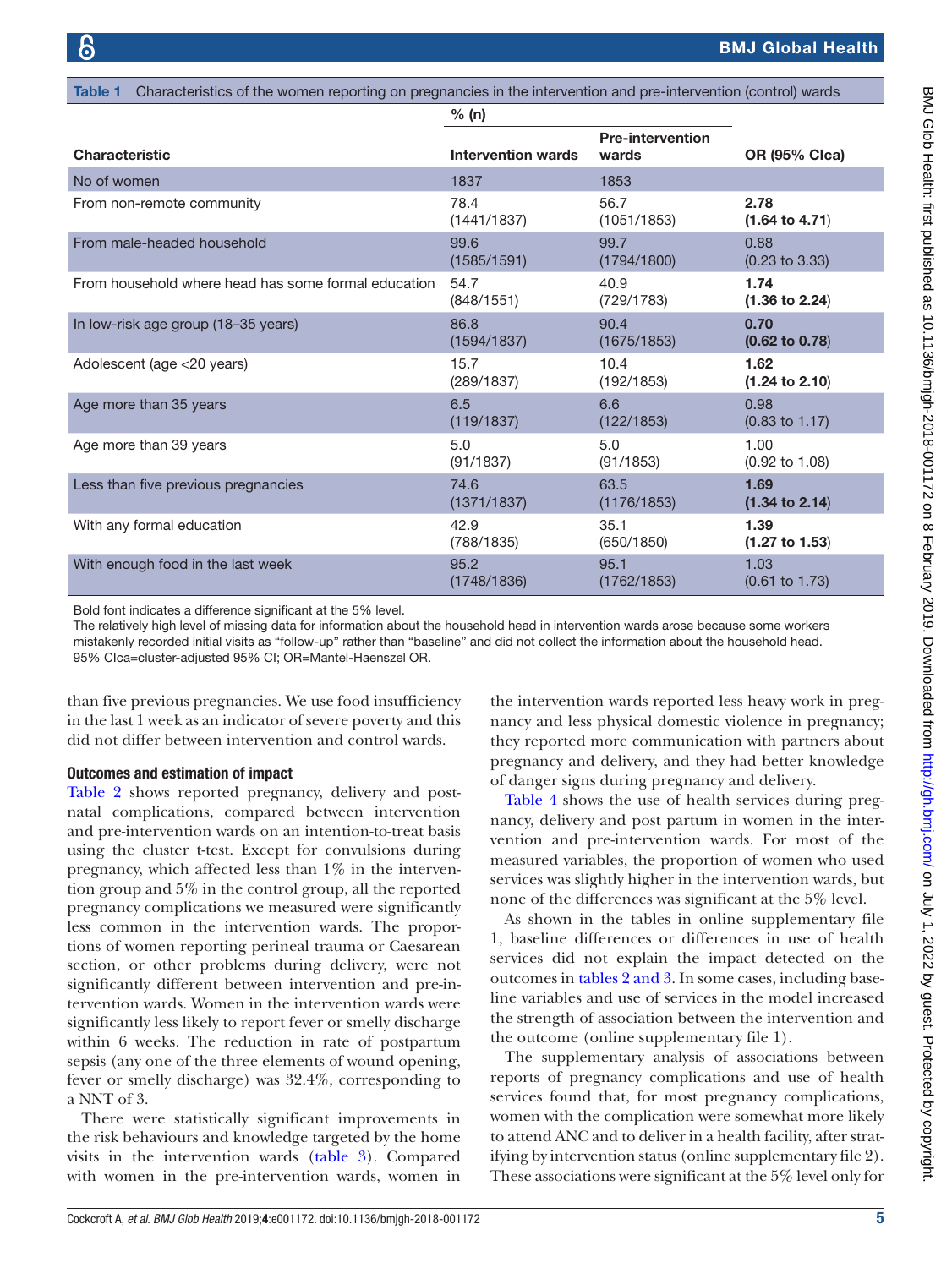<span id="page-5-0"></span>Table 2 Pregnancy, delivery and postnatal complications reported by 1837 women in intervention wards and 1853 women in pre-intervention (control) wards

|                                                     | Proportion (n)               |                               |                                          |                                          |                |            |
|-----------------------------------------------------|------------------------------|-------------------------------|------------------------------------------|------------------------------------------|----------------|------------|
| <b>Outcome</b>                                      | <b>Intervention</b><br>wards | Pre-<br>intervention<br>wards | <b>RRR</b><br>(95% Clca)                 | <b>RD</b><br>(95% Clca)                  | <b>NNT</b>     | <b>ICC</b> |
| Pregnancy complications                             |                              |                               |                                          |                                          |                |            |
| No persistent headache                              | 0.950<br>(1746/1837)         | 0.421<br>(780/1853)           | 0.557<br>$(0.434 \text{ to } 0.680)$     | 0.530<br>$(0.403 \text{ to } 0.656)$     | 2              | 0.027      |
| No swelling of face or hands                        | 0.974<br>(1790/1837)         | 0.711<br>(1317/1853)          | 0.271<br>$(0.201$ to $0.340)$            | 0.264<br>$(0.194 \text{ to } 0.333)$     | $\overline{4}$ | 0.010      |
| No convulsions                                      | 0.992<br>(1823/1837)         | 0.951<br>(1763/1853)          | 0.041<br>$(-0.006 \text{ to } 0.089)$    | 0.041<br>$(-0.007)$ to 0.088)            |                | 0.020      |
| No vaginal bleeding                                 | 0.978<br>(1797/1837)         | 0.903<br>(1674/1853)          | 0.076<br>$(0.034 \text{ to } 0.119)$     | 0.075<br>$(0.032 \text{ to } 0.117)$     | 14             | 0.007      |
| No dizziness or blurred vision                      | 0.969<br>(1780/1837)         | 0.569<br>(1055/1853)          | 0.412<br>$(0.349 \text{ to } 0.476)$     | 0.400<br>$(0.264 \text{ to } 0.535)$     | 3              | 0.007      |
| No raised blood pressure*                           | 0.966<br>(1409/1458)         | 0.851<br>(1269/1492)          | 0.120<br>$(0.045 \text{ to } 0.194)$     | 0.116<br>$(0.042 \text{ to } 0.190)$     | 9              | 0.016      |
| No 'other problem' in pregnancy                     | 0.961<br>(1766/1837)         | 0.861<br>(1597/1853)          | 0.104<br>$(0.043 \text{ to } 0.164)$     | 0.100<br>$(0.040 \text{ to } 0.159)$     | 10             | 0.010      |
| Delivery and postnatal complications                |                              |                               |                                          |                                          |                |            |
| No perineal tear, cut or Caesarean 0.931<br>section | (1710/1837)                  | 0.955<br>(1769/1853)          | $-0.026$<br>$(-0.134 \text{ to } 0.082)$ | $-0.024$<br>$(-0.123 \text{ to } 0.075)$ |                | 0.042      |
| No 'other problem' in delivery                      | 0.977<br>(1795/1837)         | 0.963<br>(1785/1853)          | 0.014<br>$(-0.007 \text{ to } 0.035)$    | 0.014<br>$(-0.007 \text{ to } 0.035)$    |                | 0.003      |
| No wound opening or infection<br>after delivery     | 0.994<br>(1808/1818)         | 0.985<br>(1816/1844)          | 0.010<br>$(-0.007 \text{ to } 0.026)$    | 0.010<br>$(-0.007 \text{ to } 0.026)$    |                | 0.005      |
| No fever within 6 weeks of<br>delivery              | 0.833<br>(1531/1837)         | 0.532<br>(986/1853)           | 0.362<br>$(0.195 \text{ to } 0.528)$     | 0.301<br>$(0.143 \text{ to } 0.460)$     | 3              | 0.031      |
| No smelly discharge within 6<br>weeks of delivery   | 0.950<br>(1746/1837)         | 0.828<br>(1534/1853)          | 0.129<br>$(0.046 \text{ to } 0.212)$     | 0.123<br>$(0.041$ to $0.205)$            | 8              | 0.017      |
| No sepsis within 6 weeks of<br>delivery             | 0.811<br>(1478/1822)         | 0.488<br>(903/1852)           | 0.399<br>$(0.220 \text{ to } 0.577)$     | 0.324<br>$(0.155$ to $0.493)$            | 3              | 0.033      |

Bold font indicates the contrast is significant at the 5% level.

\*Among those women who had their blood pressure measured

95% CIca, cluster-adjusted 95% CI; ICC, intracluster correlation; NNT, number needed to treat (1/RD); RD, risk difference; RRR, relative risk reduction (1−RR (relative risk)).

persistent headache and dizziness or blurred vision and ANC attendance. The strength of associations between complications and use of health facilities was not significantly different between intervention and control wards.

Since there was less than  $1\%$  missing data for the main outcomes of complications in pregnancy and delivery and targeted risk factors and for baseline characteristics (except for information about the household head) in both the intervention and pre-intervention wards, we did not conduct multiple imputation to examine the possible effect of missing data. We did not include characteristics of the household head in any of the adjusted analyses shown in [online supplementary file 1.](https://dx.doi.org/10.1136/bmjgh-2018-001172)

#### Visited women reporting danger signs in pregnancy

In 1100 of the 12 359 visits to pregnant women (most women were visited several times) in the intervention

wards, the visited woman reported one or more danger signs. The most frequent report was of persistent severe headaches, reported in 621 (56.5%) of cases, and dizziness (352, 32%). The female workers gave referral slips for a nearby clinic to the woman in 977 (89%) of these cases. They followed up 347 of these referrals on subsequent visits; 212 (61%) had visited the clinic as advised.

## **DISCUSSION**

The Toro trial sought to assess the impact of universal home visits on maternal outcomes. We found a clear advantage in the intervention wards. Universal home visits to pregnant women and their husbands reduced nearly all the reported complications in pregnancy that we examined and reduced reported postpartum sepsis. They also reduced reported domestic violence during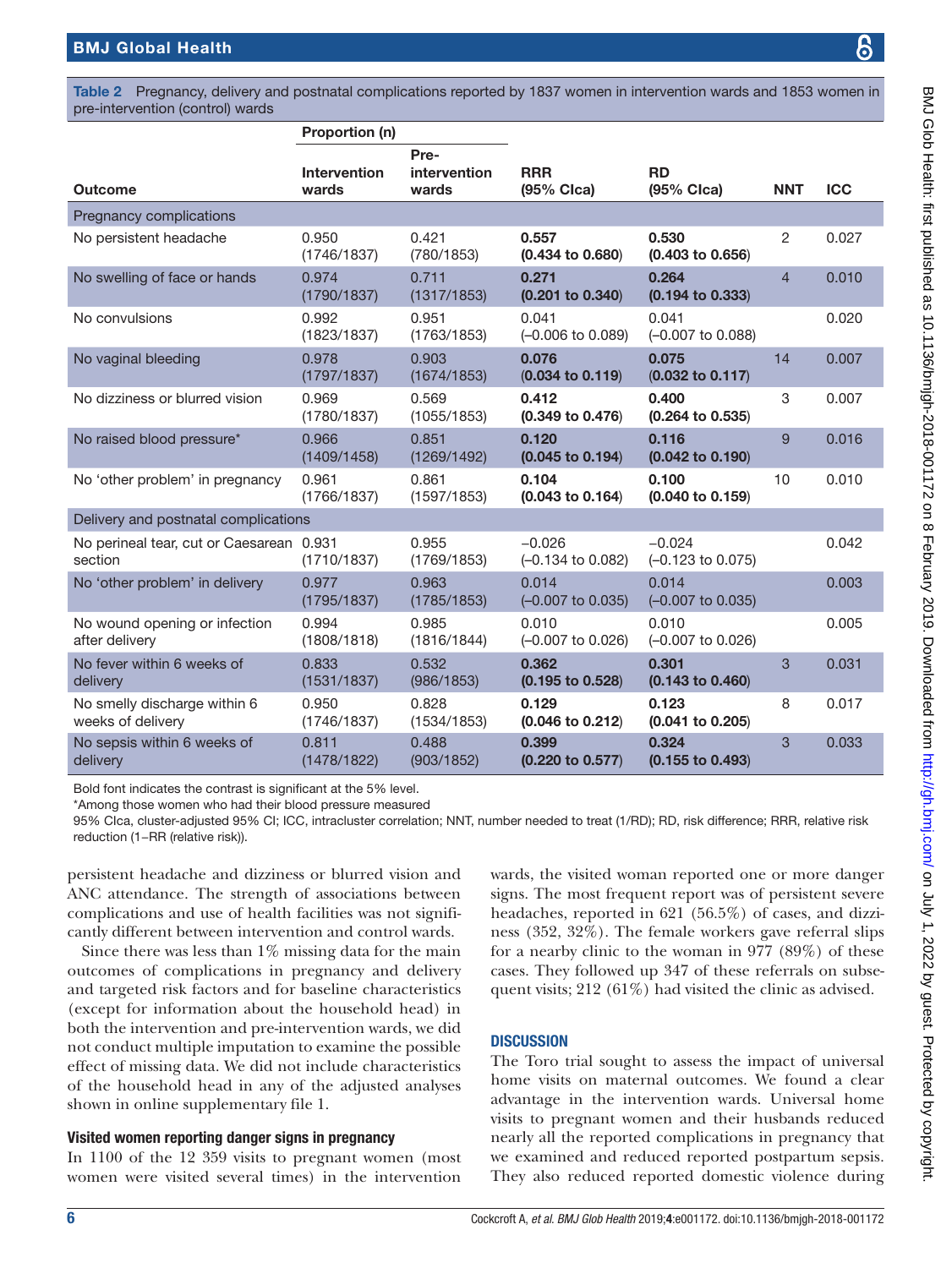<span id="page-6-0"></span>

| Targeted risk factors among 1837 women in intervention wards and 1853 women in pre-intervention (control) wards<br>Table 3 |                              |                               |                                      |                                      |                |            |  |
|----------------------------------------------------------------------------------------------------------------------------|------------------------------|-------------------------------|--------------------------------------|--------------------------------------|----------------|------------|--|
|                                                                                                                            | Proportion (n)               |                               |                                      |                                      |                |            |  |
| Outcome                                                                                                                    | <b>Intervention</b><br>wards | Pre-<br>intervention<br>wards | <b>RRR</b><br>(95% Clca)             | <b>RD</b><br>$(95%$ Clca)            | <b>NNT</b>     | <b>ICC</b> |  |
| Reduced heavy work during pregnancy                                                                                        | 0.948<br>(1734/1830)         | 0.726<br>(12684/1747)         | 0.234<br>$(0.085 \text{ to } 0.383)$ | 0.222<br>$(0.073 \text{ to } 0.370)$ | 5              | 0.043      |  |
| Reduced heavy work before third<br>trimester                                                                               | 0.712<br>(1288/1810)         | 0.250<br>(425/1698)           | 0.648<br>$(0.496 \text{ to } 0.801)$ | 0.461<br>$(0.310 \text{ to } 0.613)$ | 3              | 0.027      |  |
| No physical domestic violence during<br>pregnancy                                                                          | 0.974<br>(1772/1820)         | 0.909<br>(1677/1844)          | 0.066<br>$(0.046 \text{ to } 0.086)$ | 0.064<br>$(0.045 \text{ to } 0.084)$ | 16             | 0.001      |  |
| Discussed pregnancy with spouse                                                                                            | 0.899<br>(1643/1827)         | 0.695<br>(1266/1821)          | 0.227<br>$(0.061 \text{ to } 0.393)$ | 0.204<br>$(0.044 \text{ to } 0.365)$ | 5              | 0.041      |  |
| Knows any danger sign in pregnancy                                                                                         | 0.984<br>(1808/1837)         | 0.838<br>(1552/1853)          | 0.149<br>$(0.101 \text{ to } 0.197)$ | 0.147<br>$(0.098 \text{ to } 0.195)$ | $\overline{7}$ | 0.007      |  |
| Knows three or more danger signs in<br>pregnancy                                                                           | 0.704<br>(1294/1837)         | 0.287<br>(531/1853)           | 0.593<br>$(0.485 \text{ to } 0.702)$ | 0.418<br>$(0.315 \text{ to } 0.521)$ | 3              | 0.011      |  |
| Knows any danger sign in delivery                                                                                          | 0.968<br>(1779/1837)         | 0.752<br>(1394/1853)          | 0.223<br>$(0.099 \text{ to } 0.348)$ | 0.216<br>$(0.092 \text{ to } 0.341)$ | 5              | 0.035      |  |
| Knows three danger signs in delivery                                                                                       | 0.243<br>(447/1837)          | 0.047<br>(87/1853)            | 0.807<br>$(0.708 \text{ to } 0.906)$ | 0.196<br>$(0.144 \text{ to } 0.249)$ | 6              | 0.005      |  |

Bold font indicates the contrast is significant at the 5% level.

95% CIca, cluster-adjusted 95% CI; ICC, intracluster correlation; NNT, number needed to treat (1/RD); RD, risk difference; RRR, relative risk reduction (1−RR (relative risk)).

pregnancy and improved the other targeted risk factors (heavy work in pregnancy, lack of spousal communication and lack of knowledge about danger signs). The improvement in outcomes was not due to increased use

of health services. Use was slightly higher in intervention wards than in pre-intervention wards, but the difference was not significant at the 5% level, and the ancillary analysis indicated that the improvement in outcomes in the

<span id="page-6-1"></span>Table 4 Use of health services during pregnancy and delivery among 1837 women in intervention wards and 1853 women in pre-intervention (control) wards

|                                          | Proportion (n)        |                                      |                                          |                                          |            |
|------------------------------------------|-----------------------|--------------------------------------|------------------------------------------|------------------------------------------|------------|
| <b>Outcome</b>                           | Intervention<br>wards | Pre-<br><i>intervention</i><br>wards | <b>RRR</b><br>$(95% \text{ Cl})$         | <b>RD</b><br>$(95% \text{ CI})$          | <b>ICC</b> |
| Attended any ANC                         | 0.887<br>(1597/1800)  | 0.824<br>(1526/1851)                 | 0.071<br>$(-0.046 \text{ to } 0.187)$    | 0.063<br>$(-0.044 \text{ to } 0.170)$    | 0.022      |
| four or more ANC visits                  | 0.480<br>(832/1735)   | 0.424<br>(770/1817)                  | 0.116<br>$(-0.578 \text{ to } 0.180)$    | 0.056<br>$(-0.299$ to $0.410)$           | 0.121      |
| Blood pressure measured at least<br>once | 0.677<br>(1236/1827)  | 0.671<br>(1231/1835)                 | 0.008<br>$(-0.187 \text{ to } 0.203)$    | 0.006<br>$(-0.127 \text{ to } 0.138)$    | 0.018      |
| Urine tested at least once               | 0.695<br>(1270/1828)  | 0.634<br>(1174/1851)                 | 0.087<br>$(-0.298 \text{ to } 0.472)$    | 0.060<br>$(-0.219)$ to 0.340)            | 0.084      |
| Delivered in a health facility           | 0.301<br>(475/1579)   | 0.219<br>(391/1785)                  | 0.272<br>$(-0.162 \text{ to } 0.705)$    | 0.082<br>$(-0.071$ to 0.235)             | 0.028      |
| Had any assistance at delivery           | 0.811<br>(1280/1579)  | 0.887<br>(1582/1783)                 | $-0.095$<br>$(-0.238 \text{ to } 0.049)$ | $-0.077$<br>$(-0.186 \text{ to } 0.033)$ | 0.022      |
| Delivered by a skilled health worker     | 0.293<br>(463/1579)   | 0.227<br>(404/1783)                  | 0.227<br>$(-0.213 \text{ to } 0.668)$    | 0.067<br>$(-0.081 \text{ to } 0.214)$    | 0.026      |
| Postnatal visit within 6 weeks           | 0.355<br>(645/1818)   | 0.254<br>(470/1850)                  | 0.284<br>$(-0.020 \text{ to } 0.588)$    | 0.101<br>$(-0.027$ to 0.228)             | 0.017      |

ANC, antenatal care; 95% CIca, cluster-adjusted 95% CI; ICC, intracluster correlation; NNT, number needed to treat (1/RD); RD, risk difference; RRR, relative risk reduction (1–RR (relative risk)).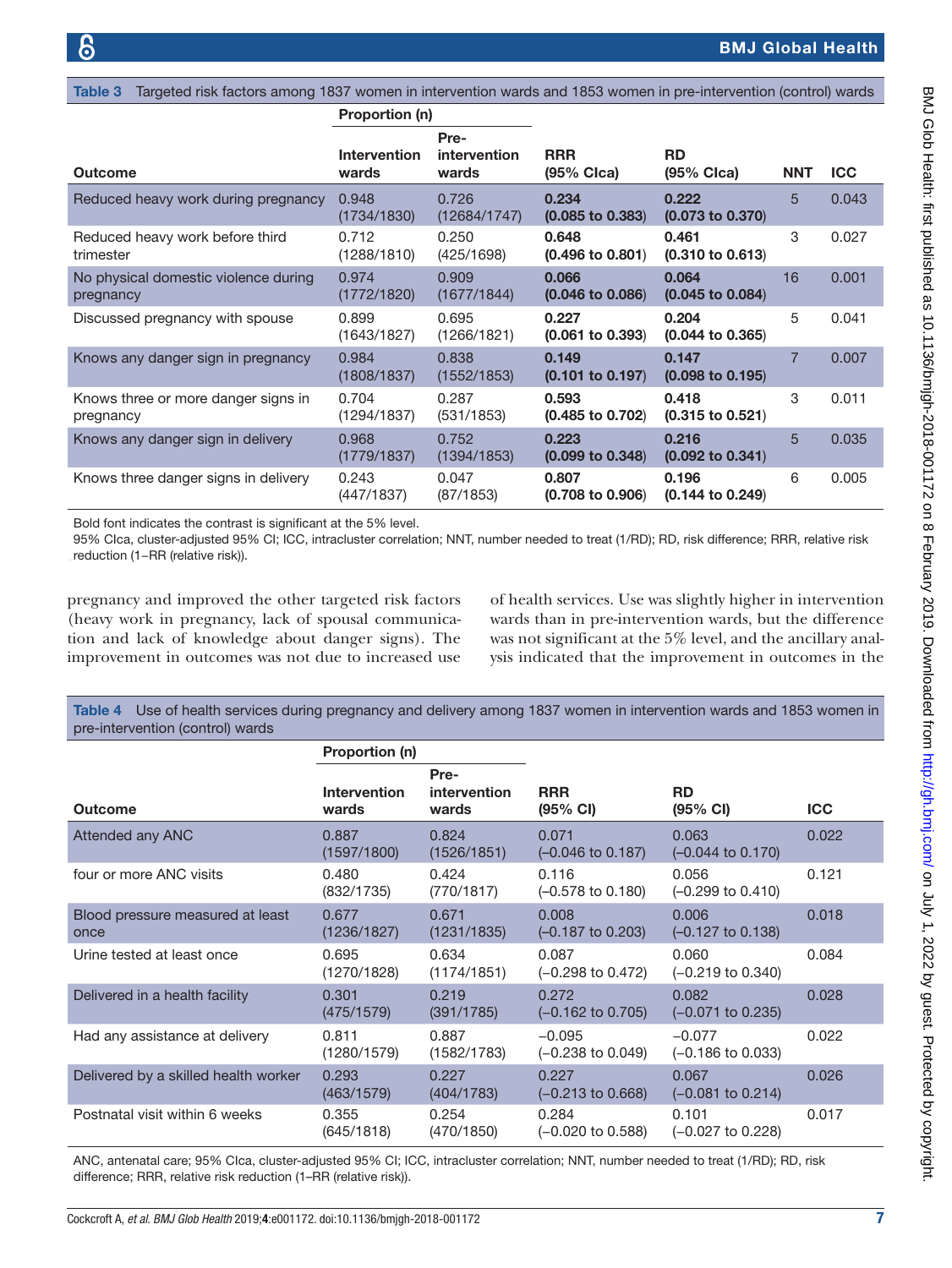intervention wards was not explained by the higher use of health services during pregnancy and delivery in these wards.

Our findings advance the available evidence about home visits to pregnant women, especially universal visits in contexts with high maternal mortality and limited access to services. A 2014 systematic review of community interventions dealing with birth preparedness and complication readiness included 14 randomised trials in developing countries, five including home visits. The authors concluded that the interventions reduced maternal mortality when they covered more than 30% of the targeted women. Based on few studies, home visits seemed most effective when combined with community-based group sessions. Lassi and Bhutta reviewed 26 cluster-randomised or quasi-randomised trials of community interventions to improve maternal and newborn health, 19 of them from Asia and 17 of them including home visits.<sup>[8](#page-8-7)</sup> They found an impact on complications of pregnancy and delivery, with a possible impact on maternal mortality.

The three recent systematic reviews of community-based interventions found no increase in skilled birth attendance associated with the interventions that included home visits $8911$ ; two found an increase in institutional deliveries.[8 11](#page-8-7) A 2015 trial in Tanzania reported home visits increased institutional deliveries, $24$  and a systematic review of interventions to increase attendance at ANC concluded they did so without improving maternal mortality.<sup>25</sup> Our finding of no significant increase in use of antenatal and delivery services in the intervention wards suggests that reduction in the upstream risks led to the improved maternal outcomes we documented. The home visitors in our study referred women with danger signs to a local clinic (in about 8% of visits), but despite this the women in intervention wards did not report a significantly higher rate of ANC visits. Women with danger signs were somewhat more likely to attend ANC in both intervention and pre-intervention wards, but most associations were not statistically significant and were not stronger in intervention wards.

The stronger impact with higher coverage noted in the Soubeiga *et al* review<sup>[9](#page-8-8)</sup> is not surprising because the same factors that increase maternal risk also limit their ability to attend health facilities for  $ANC^{26}$  and probably to participate in women's groups. The women not reached by an intervention with partial coverage may well be the most at risk. The home visits intervention in our study deliberately set out to visit all pregnant women in a defined area, to ensure we reached the most marginalised women. Studies of institution-based ANC care are almost all confounded by the fact that attendance is not random but determined by the very factors that put pregnant women at risk $2^7$ ; our trial took antenatal education and discussion to every doorstep and provides evidence of impact including among those at most risk.

The content of the home visits in previous studies varied but often consisted of educating women and

other family members about danger signs in pregnancy and delivery and, in some cases, encouraging them to deliver in health facilities. A key difference in our study was that the visits provoked discussion using recent local evidence about factors associated with maternal risk, actionable by the households themselves. $13$  On each visit, the home visitors asked women and their spouses about these factors and what action the household was taking; they did not tell them what actions to take. The encouraging if not surprising consequence was that the intervention reduced these upstream risk factors. We used a similar approach of 'socialising evidence for participatory action' in a successful trial of community mobilisation for dengue prevention in Mexico and Nicaragua.[28 29](#page-8-27)

Our findings are relevant to other parts of Bauchi and Nigeria, and probably also to other countries with high levels of maternal mortality and underfunded health services. Since the intervention did not address facilities or healthcare practices, any impact will be limited to upstream determinants. Universal home visits should result in more referrals of those who need the extra attention to survive, so they could increase the demand on services.

An important concern is ensuring sustainability of universal home visits, through policy and allocation of resources. Our project took a participatory approach to integrated knowledge translation, involving research users throughout the research process.<sup>30</sup> Government officials, healthcare providers and communities in Bauchi State contributed to the research design. As planned in the overall stepped-wedge trial, trained government officers have now taken over the management of the home visits in the first two wards.<sup>14</sup> We expect our trial, with its embedded training of government officers, will help to consolidate the lessons local stakeholders draw about their own system.

## Strengths and limitations

Because the visits reached all pregnant women, and their spouses, at home, we could measure the impact on all women, including those who would not access institution-based interventions or even community groups. Self-reports of pregnancy and delivery complications could potentially be unreliable, but there is no reason to believe women in intervention wards, who were significantly more aware of danger signs, would under-report complications compared with women in pre-intervention wards. If anything, the measured impact is likely to be an underestimate. There were only two wards (clusters) each in the intervention and control groups, and it is possible that there was an imbalance of unmeasured cluster-level covariates between the groups. The possibility of serious imbalance is reduced by the fact that all the clusters were in one local government authority area, which is quite homogeneous in terms of religion, ethnicity and socioeconomic status.